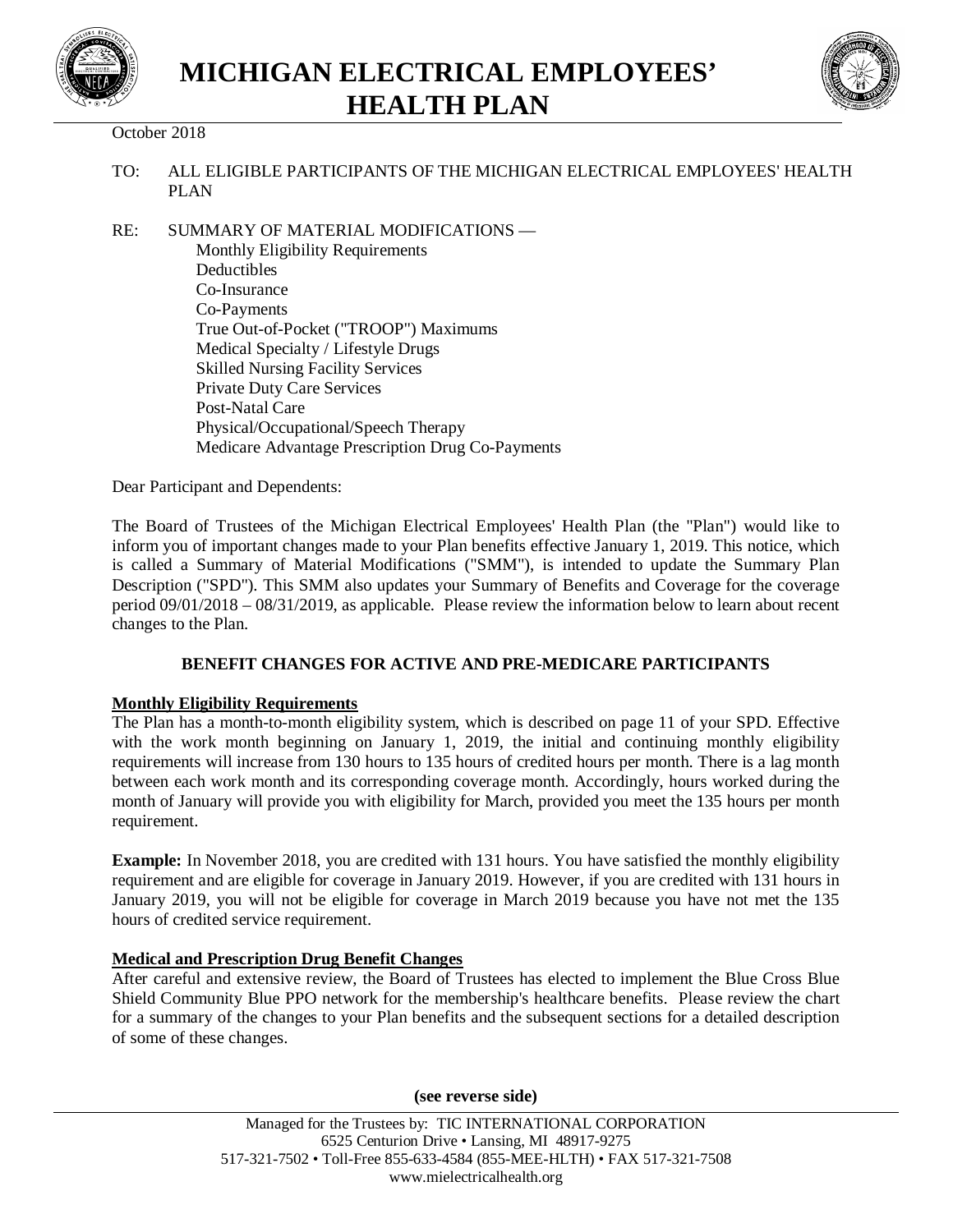## **Summary of Benefit Changes**

| <b>Medical and Prescription</b><br><b>Drug Benefit</b> | <b>Current Benefit</b>                                  | <b>Benefit Effective January 1, 2019</b>                                   |  |  |
|--------------------------------------------------------|---------------------------------------------------------|----------------------------------------------------------------------------|--|--|
| Deductible                                             | In-Network and Out-of-network:                          | In-Network:                                                                |  |  |
|                                                        | \$500 per person                                        | \$750 per person                                                           |  |  |
|                                                        | \$1,000 per couple or family                            | \$1,500 per couple or family                                               |  |  |
|                                                        |                                                         | Out-of-Network:                                                            |  |  |
|                                                        |                                                         | \$1,500 per person                                                         |  |  |
|                                                        |                                                         | \$3,000 per couple or family                                               |  |  |
|                                                        |                                                         | In-network expenses don't apply to out-of-network<br>deductibles.          |  |  |
| Annual Co-insurance                                    | In-network and out-of-network                           | In-network co-insurance expenses don't apply                               |  |  |
| Maximums                                               | co-insurance maximums<br>contribute towards each other. | toward out-of-network co-insurance maximums.                               |  |  |
| <b>Annual TROOP Maximums</b>                           | In-Network and Out-of-network:                          | In-Network:                                                                |  |  |
|                                                        | $$7,150$ per person                                     | $$7,150$ per person                                                        |  |  |
|                                                        | \$14,300 per couple or family                           | \$14,300 per couple or family                                              |  |  |
|                                                        |                                                         | Out-Out-Network:                                                           |  |  |
|                                                        |                                                         | $$7,150$ per person                                                        |  |  |
|                                                        |                                                         | \$14,300 per couple of family                                              |  |  |
|                                                        |                                                         | In-network expenses don't apply to out-of-network<br>maximums.             |  |  |
| <b>Emergency Room</b>                                  | \$100 co-payment.                                       | \$200 co-payment.                                                          |  |  |
| Co-Payment                                             |                                                         |                                                                            |  |  |
| Chiropractic Visits                                    | Unlimited.                                              | Limited to 24 visits/person per calendar year.                             |  |  |
| <b>Medical Specialty Drugs</b>                         | Preauthorization not required.                          | Preauthorization required for select, specialty<br>pharmaceutical drugs.   |  |  |
| <b>Impotency Drugs</b>                                 | Covered.                                                | Not covered.                                                               |  |  |
| <b>Preventive Care Services</b>                        | Covered 100% of the approved                            | In-Network:                                                                |  |  |
|                                                        | charges at in-network and                               | Covers 100% of the approved charges                                        |  |  |
|                                                        | out-of-network providers.                               | Out-Of-Network:                                                            |  |  |
|                                                        |                                                         | 30% co-insurance for certain services and certain<br>services not covered. |  |  |
| <b>Skilled Nursing Facility</b>                        | No limit on number of visits for                        | Facility and professional services covered up to 120                       |  |  |
| Services                                               | services.                                               | days per calendar year at BCBSM participating<br>facilities.               |  |  |
| Private Duty Nursing Co-<br>insurance                  | 20% co-insurance in-network                             | 50% co-insurance.                                                          |  |  |
| Allergy Services Co-                                   | 20% co-insurance in-network                             | Covered at 100% of the approved amount from an                             |  |  |
| insurance                                              |                                                         | in-network provider.                                                       |  |  |
| Post-Natal Care                                        | 20% co-insurance.                                       | Covered at 100% of the approved amount from an<br>in-network provider.     |  |  |
| Physical/Occupational/Speech                           | No limit on number of visits.                           | Limited to 60 visits per calendar year.                                    |  |  |
| <b>Therapy Services</b>                                |                                                         |                                                                            |  |  |

# **Calendar Year Deductibles.**

Deductibles are amounts you pay for covered services before the Plan starts paying. Deductibles are calculated on a calendar-year basis. Effective January 1, 2019, your annual deductibles will increase as set forth in the summary chart.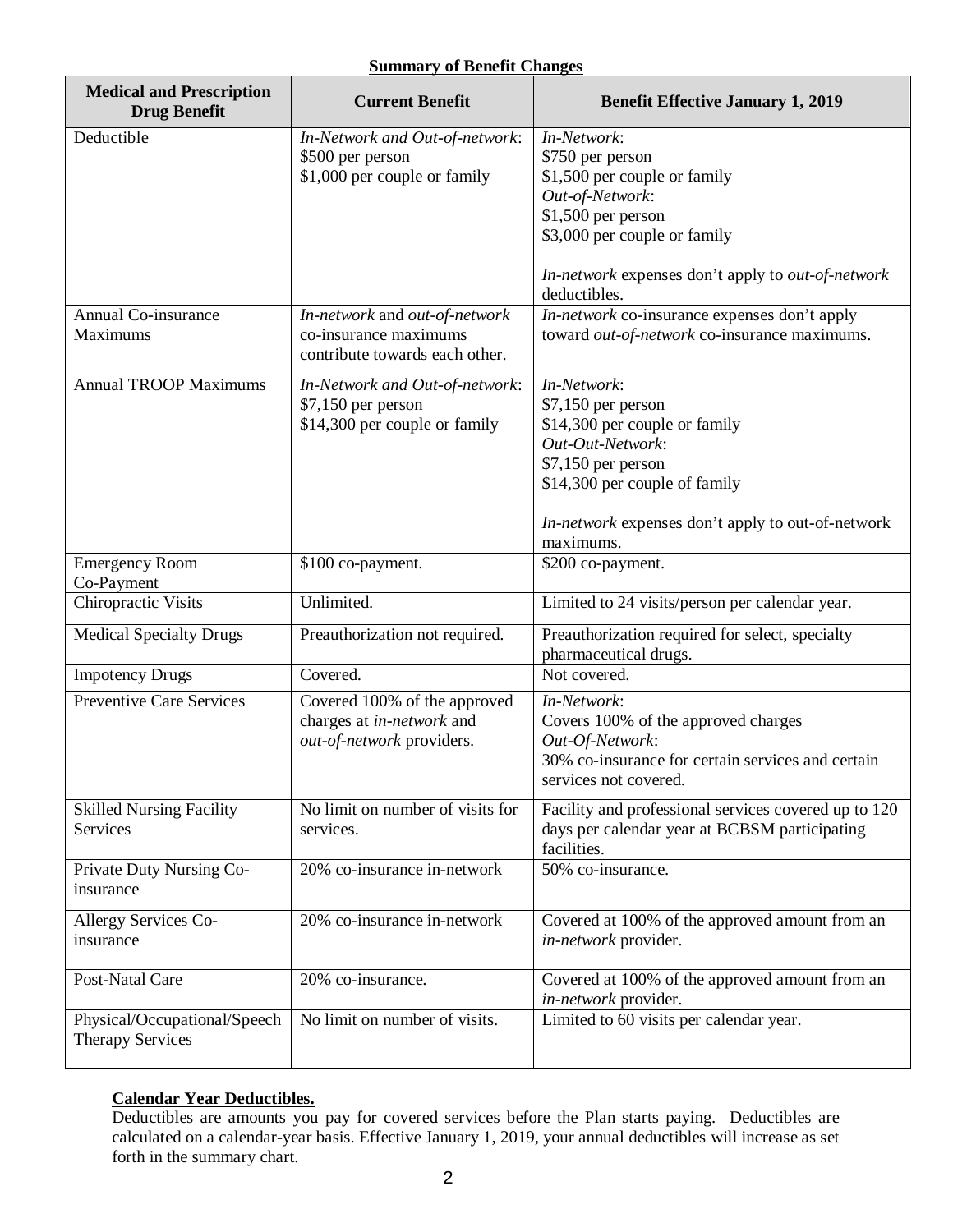Additionally, payments you make toward your *in-network* deductible will not apply to your *out-ofnetwork* deductible. However, payments you make toward your *out-of-network* deductible will apply to your *in-network* deductible.

**Example**: On March 1, 2019, you meet your \$750 *in-network* deductible for the year. If you then use *out-of-network* services during 2019, your *out-of-network* deductible is still \$1,500. But, any amounts you pay toward your *out-of-network* deductible during the year 2019 will apply to your *in-network* deductible for 2019.

#### **Annual Co-Insurance Maximums.**

Co-insurance is your share of the costs for covered services *after* your deductible is met. The coinsurance maximum is the maximum you will pay in co-insurance in a calendar year.

Currently, expenses paid toward both *in*-*network* and *out-of-network* co-insurance maximums contribute towards each other. Effective January 1, 2019, only your *out-of-network* co-insurance will count towards your *in-network* co-insurance maximums. This means that any payments you make for *in-network* coinsurance will not apply to your *out-of-network* co-insurance maximums.

**Example**: On March 1, 2019, you meet your \$2,000 *in-network* co-insurance maximum for the year. If you then use *out-of-network* services during the 2019 calendar year, you would still be responsible for paying *out-of-network* co-insurance up to the separate *out-of-network* co-insurance cap of \$2,000. But*,* any amounts you pay for *out-of-network* co-insurance during the 2019 calendar year will apply to your *innetwork* co-insurance cap for 2019.

## **Annual TROOP Maximums.**

The annual TROOP is the most you could pay for covered services in a calendar year. The following outof-pocket costs contribute towards your TROOP maximum: deductibles, flat dollar co-pays (medical and prescription drugs) and co-insurance (medical and prescription drugs).

Currently, you have a single *in*-*network* and *out-of-network* TROOP maximum. Effective January 1, 2019*,* you will have separate TROOP maximums for *in-network* and *out-of-network* expenses. Only *outof-network* out-of-pocket costs will count towards your in-network TROOP maximums. This means that any out-of-pocket payments you make for *in-network* services will not apply to your *out-of-network* TROOP maximums.

**Example**: On March 1, 2019, you meet your \$7,150 *in-network* TROOP maximum for the year. If you then use *out-of-network* services during the 2019 calendar year, you would still be responsible for paying *out-of-network* cost sharing up to the separate *out-of-network* TROOP maximum of \$7,150. But, amounts you pay for *out-of-network* services during the 2019 calendar year will apply to your *in-network* TROOP maximum for 2019.

#### **Medical Specialty Drugs.**

Effective January 1, 2019, prior authorization will be required for select, specialty pharmaceutical drugs administered in BCBSM-approved locations. This includes office, clinic, hospital or home drug administration. Your physician must contact BCBSM to obtain preauthorization. If preauthorization is not requested and approved by BCBSM, you may be responsible for the full cost of the specialty drug.

#### **Impotency Drugs.**

Effective January 1, 2019, drugs used for the treatment of impotency (erectile dysfunction) will no longer be covered. However, members may use their Special Fund account balance to pay for some of these medications.

**(see reverse side)**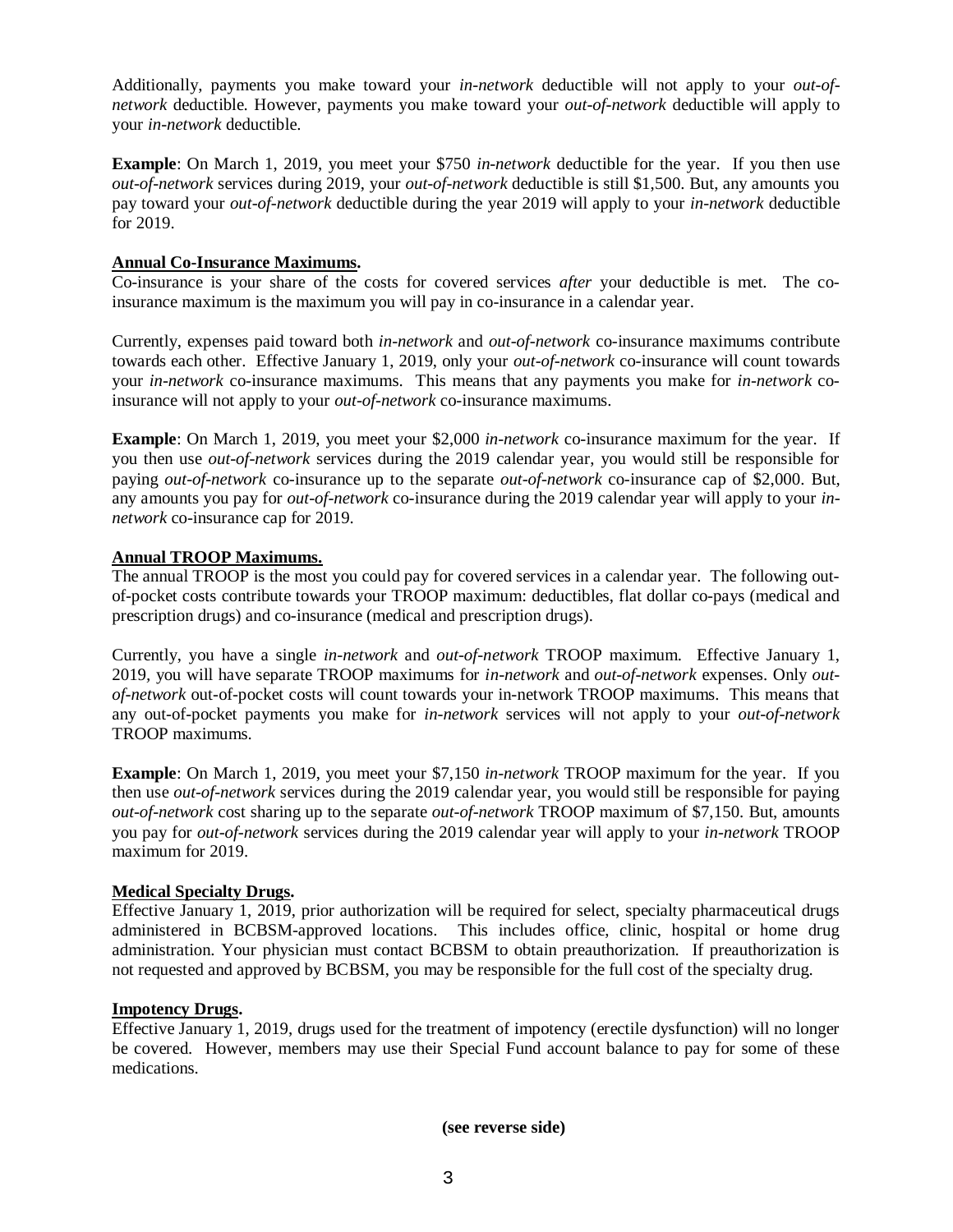## **Preventive Care Services.**

Currently, preventive care services are covered 100% of the approved charges at *in-network* and *out-ofnetwork* providers. Preventive care services will continue to be covered 100% of the approved charges at *in-network* providers.

Effective January 1, 2019, the preventive care services below will be subject to a 30% co-insurance at *out-of-network* providers:

- medically necessary physician office visits, consultations, or urgent care visits;
- voluntary sterilization for females;
- contraceptive injections;
- colonoscopy (routine or medically necessary); and
- routine mammogram and related reading (*out-of-network* readings and interpretations are payable only if the screening mammogram is performed at an *in-network* provider).

Also effective January 1, 2019, the preventive care services below will not be covered at *out-of-network* providers:

- health maintenance and/or gynecological exams;
- pap smear screenings (lab and pathology);
- well-baby and childcare visits;
- adult and child immunizations;
- fecal occult blood screening;
- flexible sigmoidoscopy exam; and
- prostate specific antigen (PSA) screening.

## **Skilled Nursing Facility Services.**

Effective January 1, 2019, facility and professional services are covered in a BCBSM participating skilled nursing facility for up to 120 days each calendar year. The admission must be ordered by the patient's attending physician. Previously, there was no limit on the number of visits for these services.

## **BENEFIT CHANGES FOR MEDICARE PARTICIPANTS**

To ensure a more consistent benefit structure with the Active and Non-Medicare Participant benefits, the Board of Trustees has approved the following updates to the Prescription Drug benefits for the Medicare Participants:

|                              | 2018 Co-Payment      |          | 2019 Co-Payment  |          |  |
|------------------------------|----------------------|----------|------------------|----------|--|
|                              | <b>Pharmacy Type</b> |          |                  |          |  |
| <b>Drug Tier</b>             | <b>Preferred</b>     | Standard | <b>Preferred</b> | Standard |  |
| Tier 1 - Preferred Generic   | \$10                 | \$20     | \$15             | \$20     |  |
| Tier 2 - Generic             | \$10                 | \$20     | \$15             | \$20     |  |
| Tier 3 - Preferred Brand     | \$25                 | \$35     | \$45             | \$50     |  |
| Tier 4 - Non-Preferred Brand | \$40                 | \$50     | \$70             | \$75     |  |
| Tier 5 - Specialty Drugs     | \$40                 | \$50     | \$70             | \$75     |  |

As a reminder, you can take advantage of lower co-payments when you fill prescriptions at one of the following BCBSM preferred pharmacies: